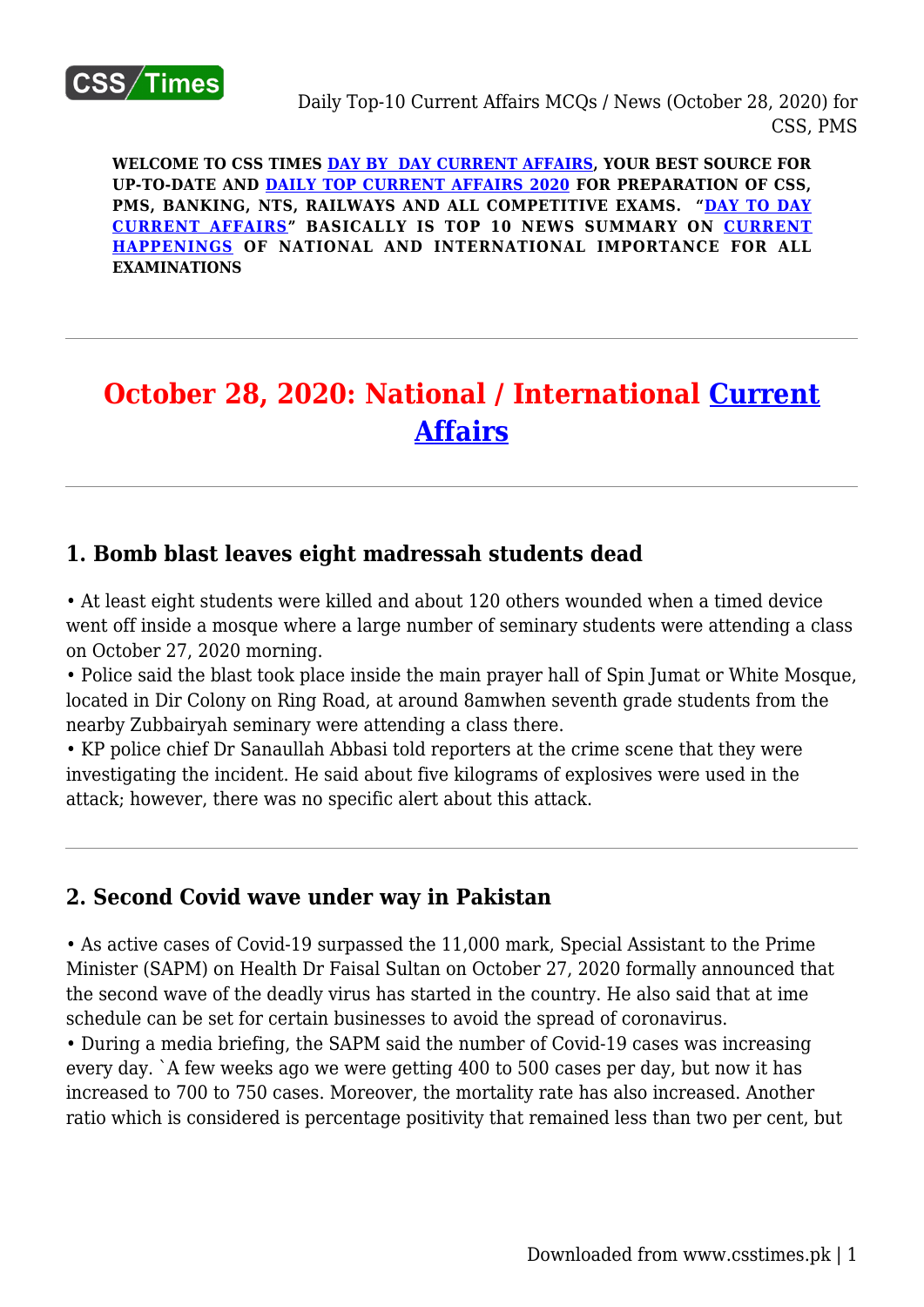

now it has reached close to 3pc,` he said

## **3. NA body on law passes eight bills in a single day**

• The National Assembly Standing Committee on Law and Justice on October 27, 2020 passed eight out of nine bills, and deferred the last one regarding amendment in criminal law.

• One of the bills titled: `Pakistan Psychological Council Bill, 2020` was passed by the National Assembly`s Standing Committee on National Health Services (NHS), but the bill was again referred to the committee on law and justice by the house for consideration.

• Since it was tabled by the committee chairman PTI MNA Riaz Fatyana, as mover of the bill he cannot chair the meeting where his bill was being discussed

## **4. WAPDA assigned B3 CFR by Moody`s**

• Moody`s Investors Service on October 27, 2020 assigned a first-time corporate family rating (CFR) of B3 to Water and Power Development Authority (WAPDA) and a stable outlook.

• WAPDA`s B3 CFR is primarily driven by its baseline credit assessment (BCA) of B3, and expectation of a very high likelihood of support from, and a very high level of dependence on, the Government of Pakistan (B3 stable) in times of need, the New York-based rating agency said.

## **5. Law ministry to establish 30 accountability courts**

• The law ministry will establish 30 accountability courts across the country in the first phase as Prime Minister Imran Khan has approved phase-wise establishment of 120 such courts to expedite disposal of corruption references.

• Pursuant to the Supreme Court`s orders dated July 8 and Oct 21, Minister for Law and Justice Barrister Farogh Naseem briefed the prime minister on establishment of 120 accountability courts across the country, a statement issued by the law ministry said.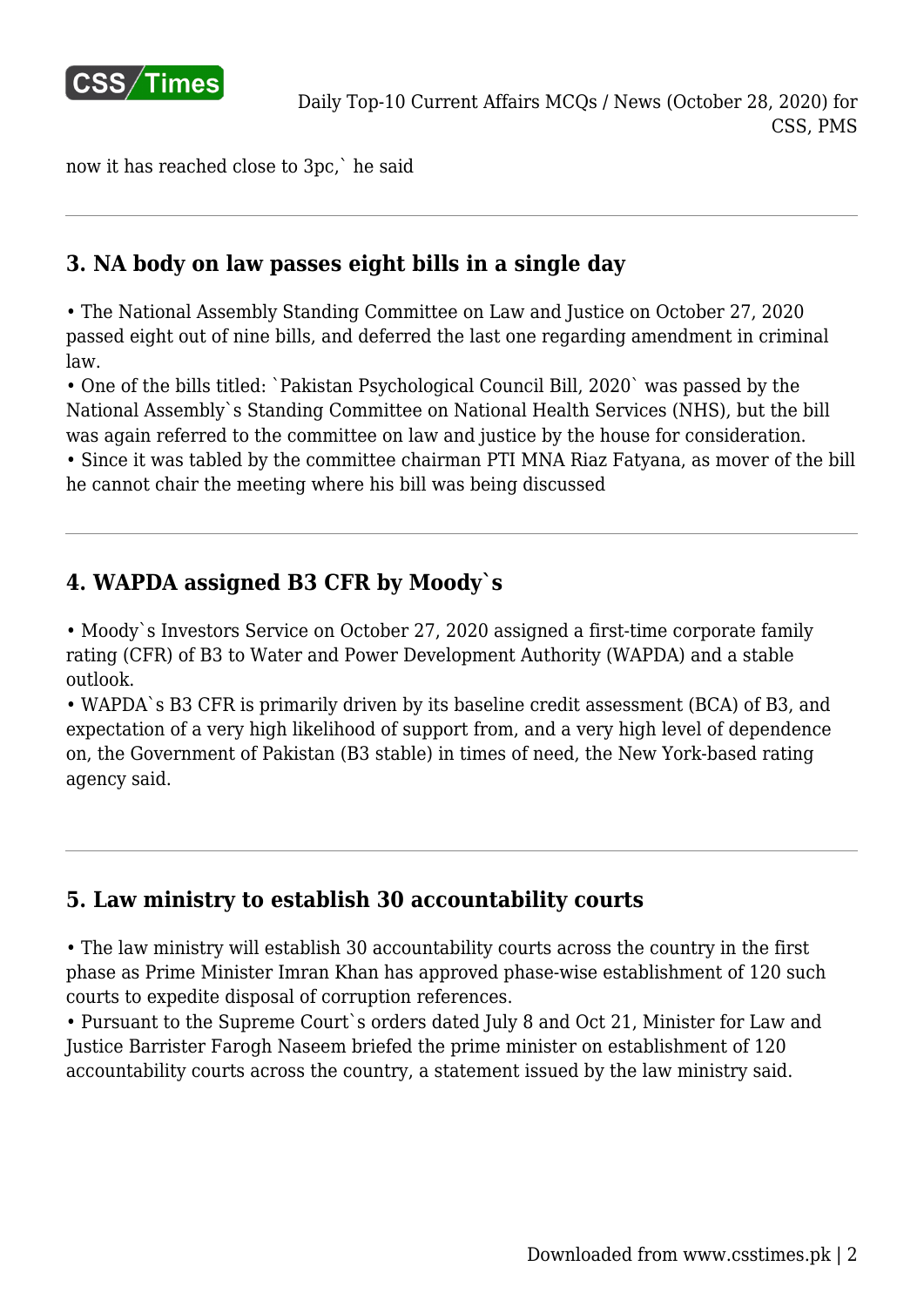

## **6. Black Day marked to highlight Indian occupation of Kashmir**

• Black Day was observed on October 27, 2020 in Pakistan; both sides of Line of Control (LoC) and the world over to highlight the illegal and prolonged occupation of Jammu and Kashmir by India through its security forces to perpetrate worst-ever atrocities since August 5, 2020.

• The Indian Army had invaded the state of Jammu and Kashmir on this day in 1947, in an attempt to subjugate the Kashmiri people. Since then, despite unabated Indian atrocities, New Delhi is unable to break the will of the brave people of Illegally Occupied Jammu and Kashmir, who are struggling for their right to self-determination

#### **7. India, US sign military data pact; China slams Pompeo`s visit**

• India and the US on Tuesday inked a landmark defence agreement that will allow sharing of high-end military technology, classified satellite data and critical information between the two countries widely believed to have China in its cross-hair.

• The signing of the Basic Exchange and Cooperation Agreement (BECA) between the two strategic partners is expected to further boost bilateral defence and military ties and it comes in the backdrop of India`s tense border standoff with China in eastern Ladakh

#### **8. Indians can now buy land in occupied Kashmir**

• IN A significant move, the Indian government paved the way on October 27, 2020 for people from outside occupied Kashmir to buy land there by amending several laws.

• The ministry of home affairs notified the `union territory of Jammu and Kashmir Reorganisation (Adaptation of Central Laws) Third Order, 2020. The centre has repealed or substituted 26 state laws.

• In a gazette notification, the ministry omitted the phrase `permanent resident of the state` from the Jammu and Kashmir Development Act, which deals with disposal of land in Indiaheld Kashmir.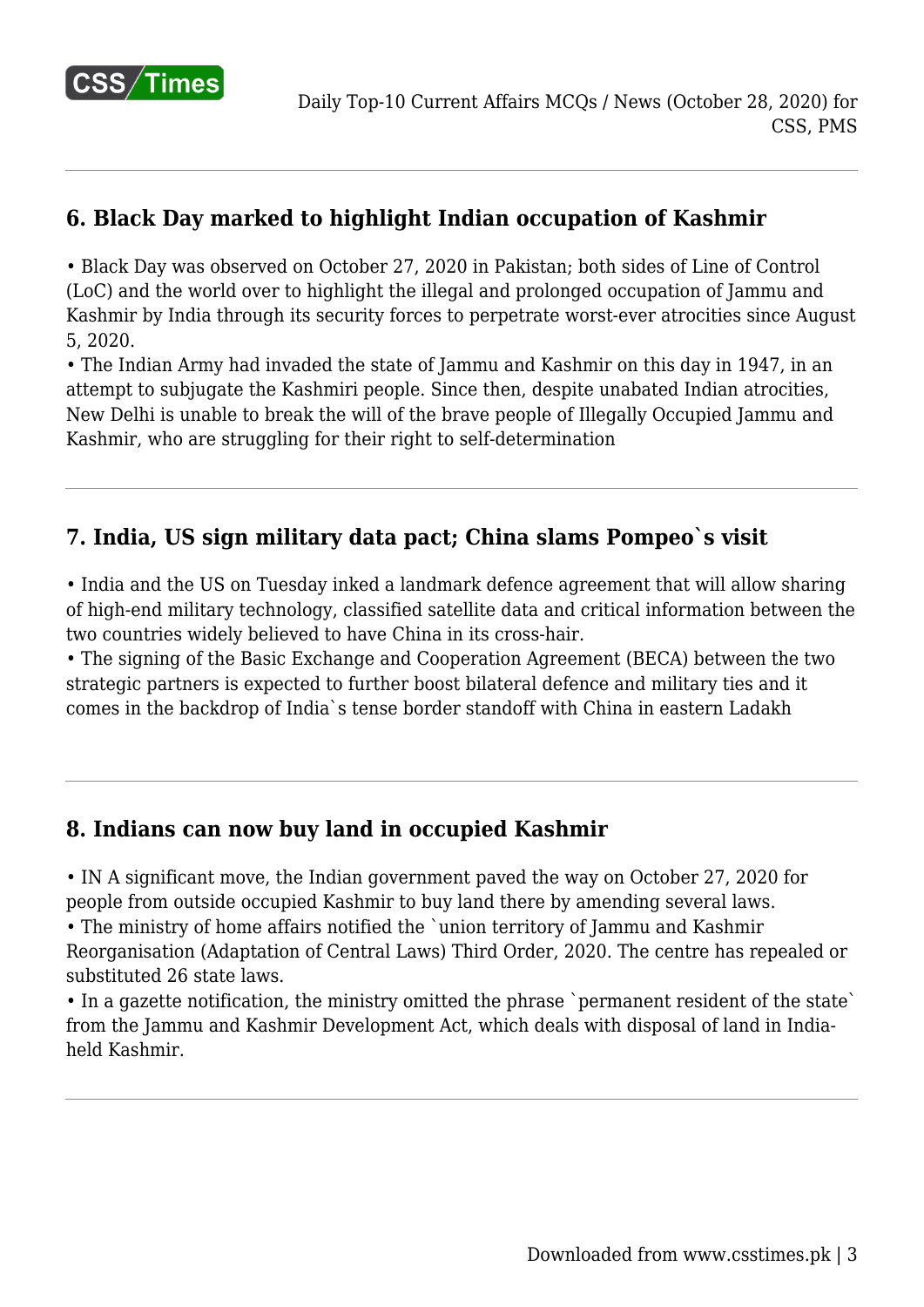

#### **9. Saudi Arabia plans to abolish sponsorship system**

• Saudi Arabia plans to cancel a foreign worker sponsorship system, known as kafala, and replace it with a new form of contract between employers and employees, a Reuters report said on October 27, 2020.

• Quoting Maaal, the Arabic language online economic newspaper, the report said that the kafala system that generally binds an expatriate worker to one employer had been in place for seven decades in the kingdom.

• Rights groups criticise the system and say it leaves workers vulnerable to exploitation. However, Saudi media had said the abrogation of the sponsorship law would lead to limiting the relationship between the employer and the expatriate worker to the employment contract that defines the rights and duties of both the parties.

## **10. SA to send security team ahead of first Pakistan tour in 13 years**

• Cricket South Africa (CSA) announced on October 27, 2020 it will send a security assessment delegation to Pakistan this weekend with a view to the playing in the country in early 2021.

• If the tour goes ahead it will be South Africa`s first visit to Pakistan since 200708 before two subsequent `away` tours were staged in the United Arab Emirates because of security concerns following a 2009 attack on the Sri Lankan team in Lahore

## **Watch Daily Top10 News on Youtube**

#### **Check our daily updated 's Complete Day by Day [Current Affairs Notes](https://www.csstimes.pk/category/csssubject/csscompulsorysubjects/currentaffairs/)**

#### **October 2020:**

- [Daily Top-10 Current Affairs MCQs / News \(October 24, 2021\) for CSS, PMS](https://www.csstimes.pk/current-affairs-mcqs-oct-24-2021/)
- [Daily Top-10 Current Affairs MCQs / News \(November 10, 2020\) for CSS, PMS](https://www.csstimes.pk/current-affairs-mcqs-nov-10-2020/)
- [Daily Top-10 Current Affairs MCQs / News \(November 05, 2020\) for CSS, PMS](https://www.csstimes.pk/current-affairs-mcqs-nov-05-2020/)
- [Daily Top-10 Current Affairs MCQs / News \(October 30, 2020\) for CSS, PMS](https://www.csstimes.pk/current-affairs-mcqs-oct-30-2020/)
- [Daily Top-10 Current Affairs MCQs / News \(October 29, 2020\) for CSS, PMS](https://www.csstimes.pk/current-affairs-mcqs-oct-29-2020/)
- [Daily Top-10 Current Affairs MCQs / News \(October 28, 2020\) for CSS, PMS](https://www.csstimes.pk/current-affairs-mcqs-oct-28-2020/)
- [Daily Top-10 Current Affairs MCQs / News \(October 27, 2020\) for CSS, PMS](https://www.csstimes.pk/current-affairs-mcqs-oct-27-2020/)
- [Daily Top-10 Current Affairs MCQs / News \(October 26, 2020\) for CSS, PMS](https://www.csstimes.pk/current-affairs-mcqs-oct-26-2020/)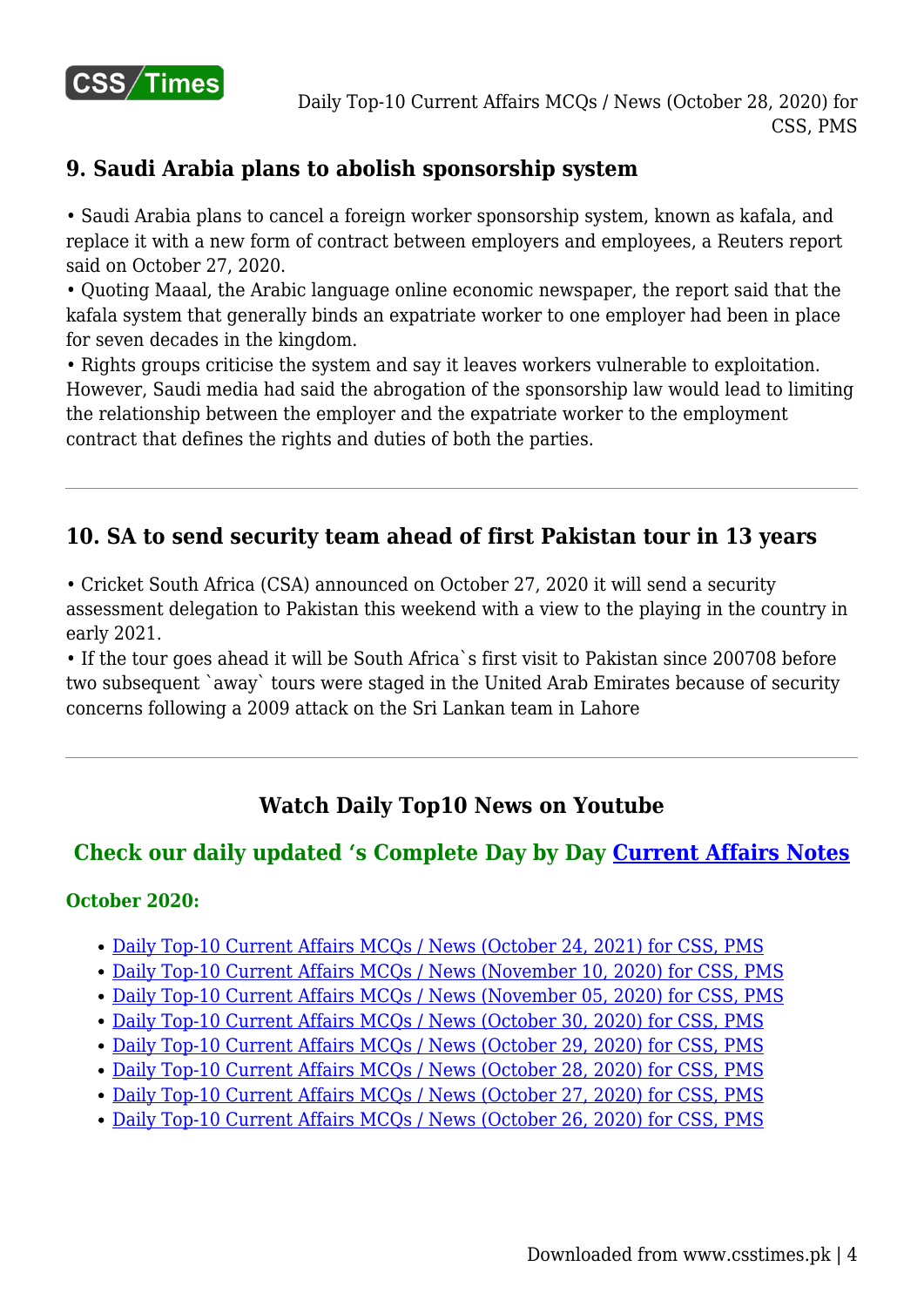

- [Daily Top-10 Current Affairs MCQs / News \(October 25, 2020\) for CSS, PMS](https://www.csstimes.pk/current-affairs-mcqs-oct-25-2020/)
- [Daily Top-10 Current Affairs MCQs / News \(October 24, 2020\) for CSS, PMS](https://www.csstimes.pk/top-10-current-affairs-mcqs-oct-24-2020/)
- $\bullet$  1
- [2](https://www.csstimes.pk/current-affairs-mcqs-oct-28-2020/?pdf=14910&lcp_page0=2#lcp_instance_0)
- [3](https://www.csstimes.pk/current-affairs-mcqs-oct-28-2020/?pdf=14910&lcp_page0=3#lcp_instance_0)
- $\cdot$  [4](https://www.csstimes.pk/current-affairs-mcqs-oct-28-2020/?pdf=14910&lcp_page0=4#lcp_instance_0)
- $\bullet$   $>$

#### **September 2020:**

- [Daily Top-10 Current Affairs MCQs / News \(September 30, 2020\) for CSS, PMS](https://www.csstimes.pk/current-affairs-mcqs-sep-30-2020/)
- [Daily Top-10 Current Affairs MCQs / News \(September 29, 2020\) for CSS, PMS](https://www.csstimes.pk/current-affairs-mcqs-sep-29-2020/)
- [Daily Top-10 Current Affairs MCQs / News \(September 28, 2020\) for CSS, PMS](https://www.csstimes.pk/current-affairs-mcqs-sep-28-2020/)
- [Daily Top-10 Current Affairs MCQs / News \(September 27, 2020\) for CSS, PMS](https://www.csstimes.pk/current-affairs-mcqs-sep-27-2020/)
- [Daily Top-10 Current Affairs MCQs / News \(September 26, 2020\) for CSS, PMS](https://www.csstimes.pk/current-affairs-mcqs-sep-26-2020/)
- [Daily Top-10 Current Affairs MCQs / News \(September 25, 2020\) for CSS, PMS](https://www.csstimes.pk/current-affairs-mcqs-sep-25-2020/)
- [Daily Top-10 Current Affairs MCQs / News \(September 24, 2020\) for CSS, PMS](https://www.csstimes.pk/current-affairs-mcqs-sep-24-2020/)
- [Daily Top-10 Current Affairs MCQs / News \(September 23, 2020\) for CSS, PMS](https://www.csstimes.pk/current-affairs-mcqs-sep-23-2020/)
- [Daily Top-10 Current Affairs MCQs / News \(September 22, 2020\) for CSS, PMS](https://www.csstimes.pk/current-affairs-mcqs-sep-21-2020-2/)
- [Daily Top-10 Current Affairs MCQs / News \(September 21, 2020\) for CSS, PMS](https://www.csstimes.pk/current-affairs-mcqs-sep-21-2020/)
- 1
- [2](https://www.csstimes.pk/current-affairs-mcqs-oct-28-2020/?pdf=14910&lcp_page0=2#lcp_instance_0)
- $\cdot$  [3](https://www.csstimes.pk/current-affairs-mcqs-oct-28-2020/?pdf=14910&lcp_page0=3#lcp_instance_0)
- $\cdot$   $\geq$

#### **August 2020:**

- [Daily Top-10 Current Affairs MCQs / News \(August 23, 2021\) for CSS, PMS](https://www.csstimes.pk/current-affairs-mcqs-aug-23-2021/)
- [Daily Top-10 Current Affairs MCQs / News \(August 30, 2020\) for CSS, PMS](https://www.csstimes.pk/current-affairs-mcqs-august-30-2020/)
- [Daily Top-10 Current Affairs MCQs / News \(August 29, 2020\) for CSS, PMS](https://www.csstimes.pk/daily-top-10-current-affairs-mcqs-news-august-29-2020-css-pms/)
- [Daily Top-10 Current Affairs MCQs / News \(August 27, 2020\) for CSS, PMS](https://www.csstimes.pk/current-affairs-mcqs-august-27-2020/)
- [Daily Top-10 Current Affairs MCQs / News \(August 26, 2020\) for CSS, PMS](https://www.csstimes.pk/current-affairs-mcqs-august-26-2020/)
- [Daily Top-10 Current Affairs MCQs / News \(August 25, 2020\) for CSS, PMS](https://www.csstimes.pk/current-affairs-mcqs-august-25-2020/)
- [Daily Top-10 Current Affairs MCQs / News \(August 24, 2020\) for CSS, PMS](https://www.csstimes.pk/current-affairs-mcqs-august-24-2020/)
- [Daily Top-10 Current Affairs MCQs / News \(August 23, 2020\) for CSS, PMS](https://www.csstimes.pk/current-affairs-mcqs-news-august-23-2020/)
- [Daily Top-10 Current Affairs MCQs / News \(August 22, 2020\) for CSS, PMS](https://www.csstimes.pk/current-affairs-mcqs-august-22-2020/)
- [Daily Top-10 Current Affairs MCQs / News \(August 21, 2020\) for CSS, PMS](https://www.csstimes.pk/current-affairs-mcqs-august-21-2020/)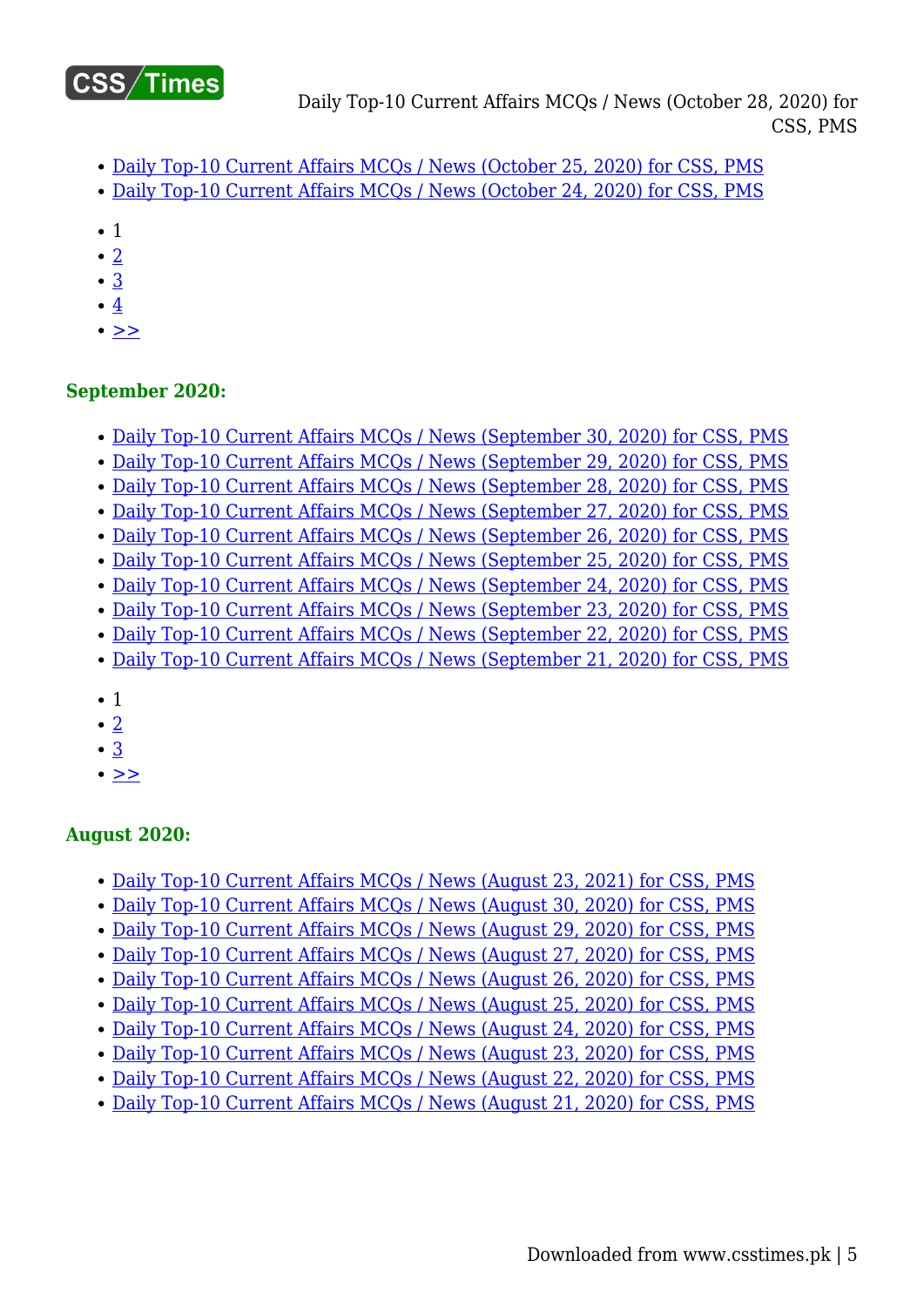

- $\bullet$  1
- $\cdot$  [2](https://www.csstimes.pk/current-affairs-mcqs-oct-28-2020/?pdf=14910&lcp_page0=2#lcp_instance_0)
- [3](https://www.csstimes.pk/current-affairs-mcqs-oct-28-2020/?pdf=14910&lcp_page0=3#lcp_instance_0)
- $\bullet$   $>$

#### **July 2020:**

- [Daily Top-10 Current Affairs MCQs / News \(July 05, 2021\) for CSS, PMS](https://www.csstimes.pk/current-affairs-mcqs-news-jul-5-2021/)
- [Daily Top-10 Current Affairs MCQs / News \(July 31, 2020\) for CSS, PMS](https://www.csstimes.pk/current-affairs-mcqs-july-31-2020/)
- [Daily Top-10 Current Affairs MCQs / News \(July 30, 2020\) for CSS, PMS](https://www.csstimes.pk/current-affairs-mcqs-july-30-2020/)
- [Daily Top-10 Current Affairs MCQs / News \(July 29, 2020\) for CSS, PMS](https://www.csstimes.pk/current-affairs-mcqs-july-29/)
- [Daily Top-10 Current Affairs MCQs / News \(July 28, 2020\) for CSS, PMS](https://www.csstimes.pk/current-affairs-mcqs-july-28-2020/)
- [Daily Top-10 Current Affairs MCQs / News \(July 27, 2020\) for CSS, PMS](https://www.csstimes.pk/current-affairs-mcqs-july-27-2020/) [Daily Top-10 Current Affairs MCQs / News \(July 26, 2020\) for CSS, PMS](https://www.csstimes.pk/current-affairs-mcqs-july-26-2020/)
- [Daily Top-10 Current Affairs MCQs / News \(July 25, 2020\) for CSS, PMS](https://www.csstimes.pk/current-affairs-mcqs-july-25-2020/)
- [Daily Top-10 Current Affairs MCQs / News \(July 24, 2020\) for CSS, PMS](https://www.csstimes.pk/current-affairs-mcqs-july-24-2020/)
- [Daily Top-10 Current Affairs MCQs / News \(July 23, 2020\) for CSS, PMS](https://www.csstimes.pk/current-affairs-mcqs-july-23-2020/)
- $\bullet$  1
- $\cdot$  [2](https://www.csstimes.pk/current-affairs-mcqs-oct-28-2020/?pdf=14910&lcp_page0=2#lcp_instance_0)
- [3](https://www.csstimes.pk/current-affairs-mcqs-oct-28-2020/?pdf=14910&lcp_page0=3#lcp_instance_0)
- $\cdot$   $4$
- $\bullet$  [>>](https://www.csstimes.pk/current-affairs-mcqs-oct-28-2020/?pdf=14910&lcp_page0=2#lcp_instance_0)

#### **June 2020:**

- [Daily Top-10 Current Affairs MCQs / News \(June 30, 2020\) for CSS, PMS](https://www.csstimes.pk/current-affairs-mcqs-june-30-2020/)
- [Daily Top-10 Current Affairs MCQs / News \(June 29, 2020\) for CSS, PMS](https://www.csstimes.pk/current-affairs-mcqs-29-2020/)
- [Daily Top-10 Current Affairs MCQs / News \(June 28, 2020\) for CSS, PMS](https://www.csstimes.pk/current-affairs-mcqs-june-28-2020/)
- [Daily Top-10 Current Affairs MCQs / News \(June 27, 2020\) for CSS, PMS](https://www.csstimes.pk/current-affairs-mcqs-june-27-2020/)
- [Daily Top-10 Current Affairs MCQs / News \(June 26, 2020\) for CSS, PMS](https://www.csstimes.pk/current-affairs-mcqs-june-26-2020/)
- [Daily Top-10 Current Affairs MCQs / News \(June 25, 2020\) for CSS, PMS](https://www.csstimes.pk/daily-top-10-current-affairs-mcqs-news-june-25-2020-css-pms/)
- [Daily Top-10 Current Affairs MCQs / News \(June 24, 2020\) for CSS, PMS](https://www.csstimes.pk/current-affairs-mcqs-june-24-2020/)
- [Daily Top-10 Current Affairs MCQs / News \(June 23, 2020\) for CSS, PMS](https://www.csstimes.pk/current-affairs-mcqs-june-23-2020/)
- [Daily Top-10 Current Affairs MCQs / News \(June 22, 2020\) for CSS, PMS](https://www.csstimes.pk/current-affairs-mcqs-june-22-2020/)
- [Daily Top-10 Current Affairs MCQs / News \(June 21, 2020\) for CSS, PMS](https://www.csstimes.pk/current-affairs-mcqs-june-21-2020/)
- 1
- $\bullet$  [2](https://www.csstimes.pk/current-affairs-mcqs-oct-28-2020/?pdf=14910&lcp_page0=2#lcp_instance_0)
- [3](https://www.csstimes.pk/current-affairs-mcqs-oct-28-2020/?pdf=14910&lcp_page0=3#lcp_instance_0)